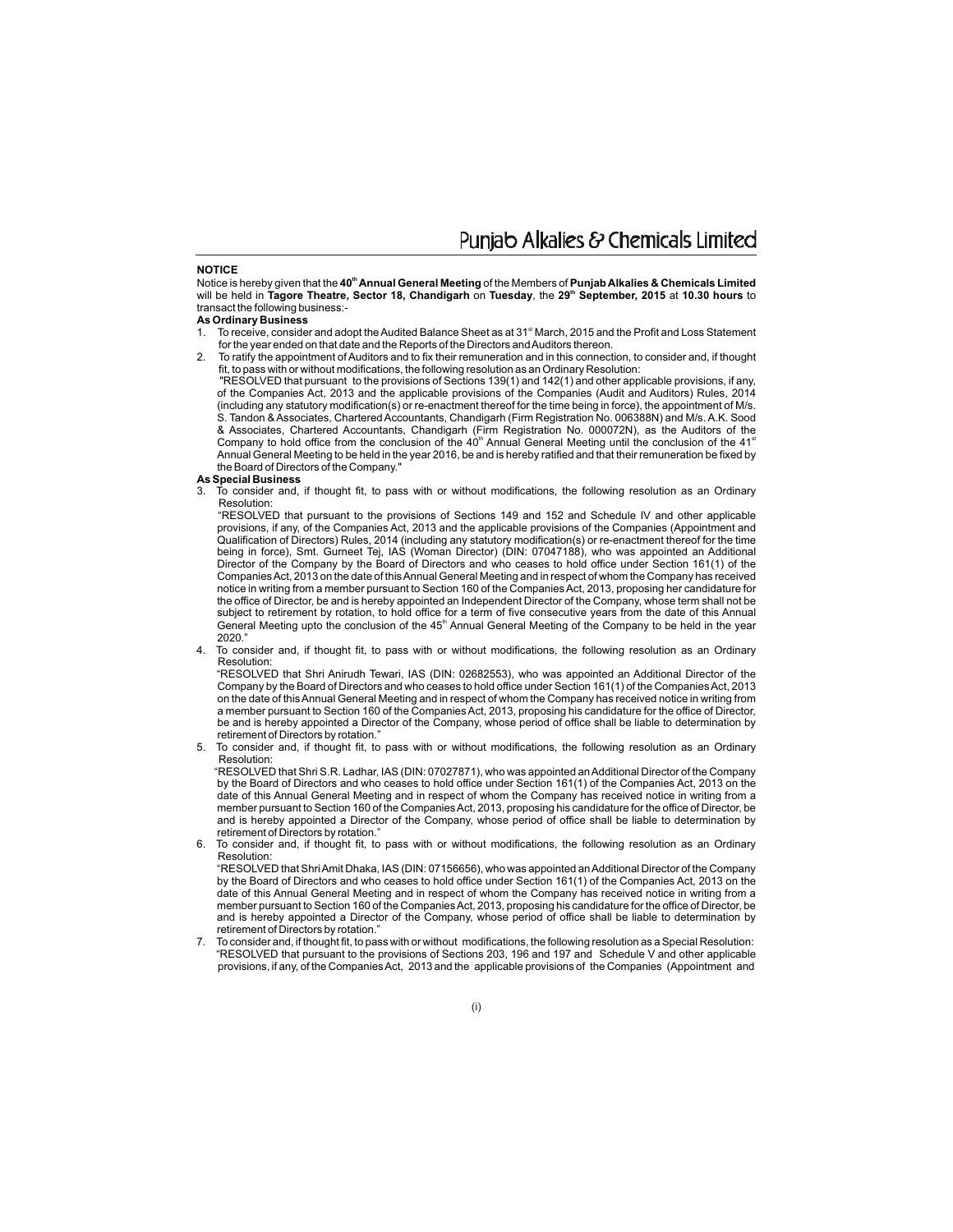## paci Ī

Remuneration of Managerial Personnel) Rules, 2014 (including any statutory modification (s) or re-enactment thereof for the time being in force), approval be and is hereby accorded to the appointment of Shri Amit Dhaka, IAS (DIN: 07156656), who is also the Managing Director of the Punjab Small Industries & Export Corporation Limited, as Managing Director of the Company for a period of five years with effect from 17<sup>th</sup> August, 2015, at the remuneration to be decided later within the limits specified in Schedule V of the Companies Act, 2013 or any statutory modification(s) or re-enactment thereof for the time being in force.

 RESOLVED FURTHER that the Board of Directors of the Company be and is hereby authorised to do all acts, deeds and things as may be necessary to give effect to this resolution.

To consider and, if thought fit, to pass with or without modifications, the following resolution as an Ordinary Resolution:

 "RESOLVED that pursuant to the provisions of Section 148 and other applicable provisions, if any, of the Companies Act, 2013 and the applicable provisions of the Companies (Audit and Auditors) Rules, 2014 (including any statutory modification(s) or re-enactment thereof for the time being in force), approval be and is hereby accorded to the appointment of M/s. J.K. Kabra & Co., Cost Accountants as the Cost Auditors of the Company, for conducting an audit of the Cost Accounting Records of the Company in respect of Organic and Inorganic Chemicals for the financial year 2015-16 at a remuneration of Rs.22,500/- (Rupees Twenty Two Thousand and Five Hundred only) besides the reimbursement of out of pocket expenses.

 RESOLVED FURTHER that the Board of Directors of the Company be and is hereby authorised to do all acts, deeds and things as may be necessary to give effect to this resolution.

CIN: L24119CH1975PLC003607 **NOTES:** Registered Office:<br>S.C.O.125-127. S.C.O.125-127,<br>
S.C.O.125-127,<br>
Sector 17-B, Company Secretary & Sector 17-B, Sector 17-B, Sector 17-B, Sector 17-B, Sector 17-B, Sector 17-B, Sector 17-B, Sector 17-B, Sector 17<br>Chandigarh-160 017 Dated : August 17, 2015

By Order of the Board of Directors<br>Sd/-Sr. Gen. Manager (Co. Affairs)

1. A MEMBER ENTITLED TO ATTEND AND VOTE AT THE MEETING IS ENTITLED TO APPOINT A PROXY TO ATTEND AND VOTE INSTEAD OF HIMSELF AND APROXY NEED NOTBE AMEMBER OF THE COMPANY. THE INSTRUMENT APPOINTING PROXY (BLANK FORM ENCLOSED) DULY STAMPED, COMPLETED AND SIGNED SHOULD, HOWEVER BE DEPOSITED AT THE REGISTERED OFFICE OF THE COMPANY NOT LESS THAN 48 HOURS BEFORE THE COMMENCEMENTOF THE MEETING.

Aperson can act as a proxy on behalf of Members not exceeding fifty and holding in the aggregate not more than ten percent of the total share capital of the Company carrying voting rights. A Member holding more than ten percent of the total share capital of the Company carrying voting rights may appoint a single person as proxy and such person shall not act as a proxy for any other Member.

- 2. The Explanatory Statement pursuant to Section 102 of the Companies Act, 2013 in respect of business at item Nos. 3 to 8 is annexed. The relevant details of the Directors proposed to be appointed/ re-appointed at the Annual General Meeting, pursuant to Clause 49 of the Listing Agreement, are also annexed.
- The Register of Members and the Share Transfer Books of the Company will remain closed from 23<sup>rd</sup> September,  $2015$  to  $29<sup>th</sup>$  September, 2015 (both days inclusive).
- 4. Members who have not yet paid the Allotment Money on their new equity shares are requested to remit the same together with interest thereon.
- 5. The unclaimed Dividends for the years 1989-90, 1990-91, 1991-92, 1992-93, 1993-94 and 1994-95 have been transferred to the General Revenue Account of the Central Government in terms of Section 205Aof the Companies Act, 1956. Members who have not claimed their Dividends for the said years are requested to claim the same from the Registrar of Companies, Punjab, H.P. & Chandigarh, Corporate Bhawan, Plot No. 4-B, Sector 27-B, Madhya Marg, Chandigarh160 019. The unclaimed Dividends for the years 1995-96 and 1996-97 have been transferred to the Investor Education and Protection Fund established by the Central Government in terms of Section 205A read with Section 205C of the Companies Act, 1956.
- 6. Members are requested to notify immediately changes, if any, in their registered address to the Company or its Registrars & Share Transfer Agents, M/s. Beetal Financial & Computer Services Private Limited, specifying full address in Block Capitals with PIN Code of the Post Office.
- 7. (a) Members who have not registered their e-mail address and changes, if any, in the same, with the Company for the purpose of receiving notices, documents, Annual Reports and other shareholders' communications, etc.,electronically, by e -mail, are requested to register their latest e-mail address, with (i) the Company or its Registrars & Share Transfer Agents in case of shares held in Physical Mode and (ii) the Company or its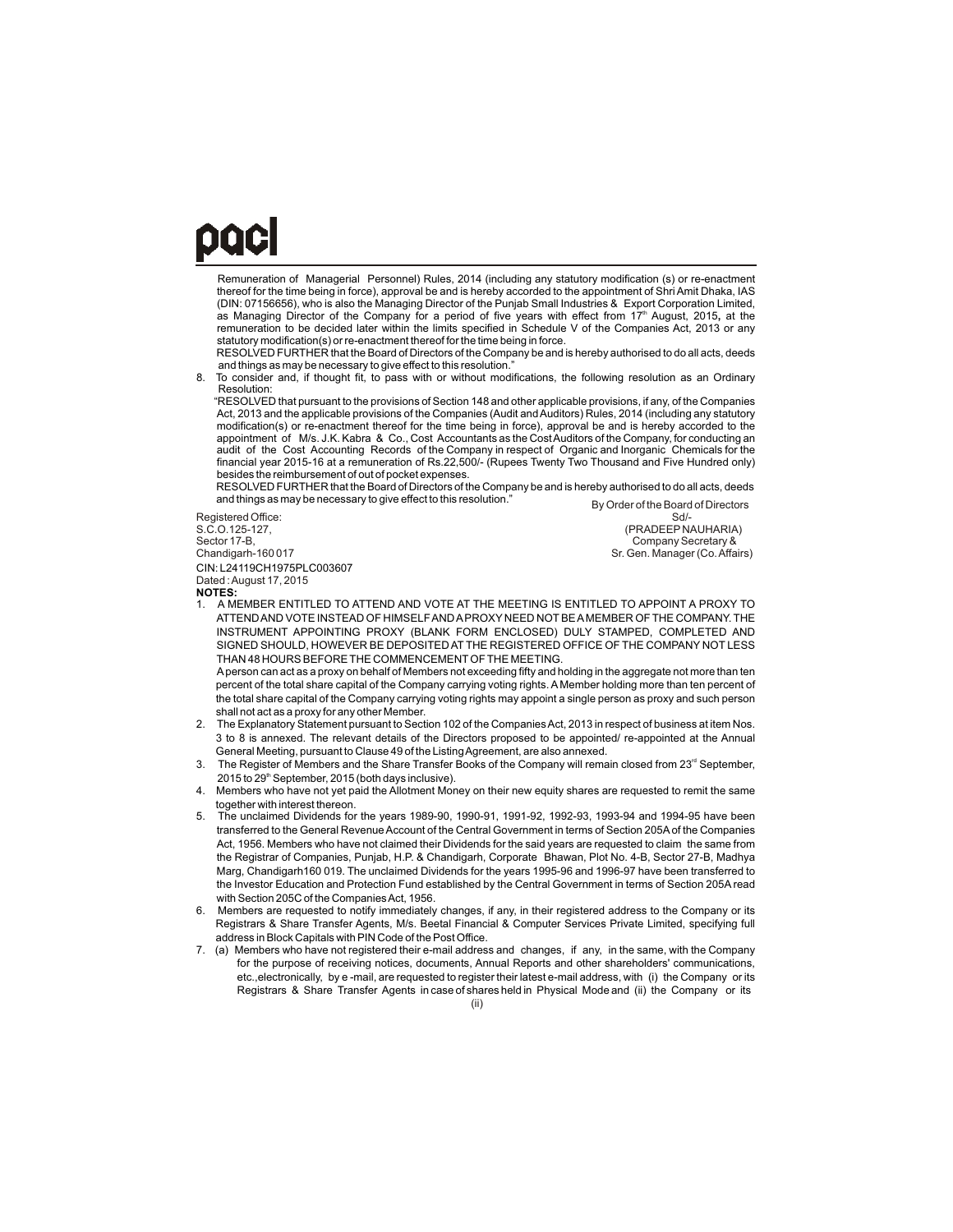## Puniab Alkalies & Chemicals Limited

 Registrars & Share Transfer Agents and / or their Depository through their Depository Participant in case of shares held in Dematerialised Mode; and send the 'Form for Registering E-mail Address' available on the Company's Website www.punjabalkalies.com, duly completed and signed, to the Company or its Registrars & Share Transfer Agents.

- (b) The said documents will also be available on the Company's Website www.punjabalkalies.com and physical copies of the same will also be available for inspection at the Registered Office of the Company during business hours on any working day. Members who register their e-mail address, will be entitled to get a physical copy of the said documents upon receipt of a request.
- 8. Members are requested to submit their Income Tax Permanent Account Number (PAN) details alongwith a self certified copy of their PAN Card to (a) the Company or its Registrars & Share Transfer Agents in case of shares held in Physical Mode and (b) their Depository through their Depository Participant in case of shares held in Dematerialised Mode; in view of the Securities and Exchange Board of India's mandate.
- 9. Members are requested to bring with them the attendance slip sent with the Annual Report duly completed and signed and hand it over at the entrance.
- 10. Members who hold shares in dematerialised form are requested to bring their Client ID and DP ID numbers for easy identification of attendance at the meeting.
- 11. Members are requested to bring their copy of the Annual Report alongwith them to the Annual General Meeting.
- 12. The Remote E-Voting and Ballot facilities are being provided to the Members in respect of the business to be transacted in the Annual General Meeting of the Company. The detailed process and instructions for Remote E-Voting are enclosed and the same form an integral part of this Notice.
- 13. **No Gift or Gift Coupon will be distributed at the Annual General Meeting.**

#### **EXPLANATORYSTATEMENT**

(Pursuant to Section 102 of the Companies Act, 2013)

#### **ITEM NO. 3**

In terms of Sections 149 and 161 of the Companies Act, 2013 read with Rule 3 of the Companies (Appointment and Qualification of Directors) Rules, 2014 as well as Clause 49 (II) (A) (1) of the Listing Agreement with Bombay Stock Exchange Limited, Smt. Gurneet Tej, IAS (Woman Director), was appointed an Additional Director of the Company on 11<sup>th</sup> February, 2015 by the Board of Directors. Under the provisions of Section 161(1) of the Companies Act, 2013 she holds office till the date of the ensuing Annual General Meeting.

Smt. Gurneet Tej, IAS, being eligible and offering herself for appointment, is proposed to be appointed as an Independent Director under Sections 149 and 152 and Schedule IV and other applicable provisions, if any, of the Companies Act, 2013 and the applicable provisions of the Companies (Appointment and Qualification of Directors) Rules, 2014 to hold office for a term of five consecutive years from the date of this Annual General Meeting upto the conclusion of the 45<sup>th</sup> Annual General Meeting of the Company to be held in the year 2020.

Smt. Gurneet Tej, IAS has given her declaration that she is not disqualified from being appointed as a Director under Section 164 of the Companies Act, 2013 and she meets with the criteria of independence as prescribed both under Section 149(6) of the Companies Act, 2013 and under Clause 49 of the Listing Agreement with the Bombay Stock Exchange Limited. She has also given her consent to act as Director.

The Company has received notice in writing from a Member pursuant to Section 160 of the Companies Act, 2013, signifying his intention to propose at the ensuing Annual General Meeting, her appointment as a Director.

The brief Profile of Smt. Gurneet Tej, IAS is given in the Annexure to this Notice. In the opinion of the Board, Smt. Gurneet Tej, IAS fulfills the conditions specified in the Companies Act, 2013 and the Rules thereunder for appointment as an Independent Director and the said Director is Independent of the management.

The Directors recommend the Resolution for the approval of the members.

None of the Directors, Key Managerial Personnel and their relatives, is in any way, concerned or interested in the Resolution excepting Smt. Gurneet Tej, IAS.

Copy of the draft letter of appointment of Smt. Gurneet Tej, IAS, as an Independent Director setting out the terms and conditions, is available for inspection by members at the Registered Office of the Company during business hours on any working day.

#### **ITEM NOS. 4 to 6**

The Punjab State Industrial Development Corporation Limited (PSIDC) has under the provisions of Articles 129 (a) and 159 (1) of the Articles of Association of the Company nominated Shri Anirudh Tewari, IAS, Principal Secretary to Govt. of Punjab, Department of Industries & Commerce as Director and Chairman of the Board of Directors of the Company with effect from 18<sup>th</sup> May, 2015. The PSIDC has under the provisions of Article 129 (a) of the Articles of Association of the Company nominated Shri S.R. Ladhar, IAS and Shri Amit Dhaka, IAS, as Directors on the Board of Directors of the Company with effect from 5<sup>th</sup> August, 2015 and 14<sup>th</sup> August, 2015, respectively. Accordingly, Shri Anirudh Tewari, IAS, Shri S.R. Ladhar, IAS and Shri Amit Dhaka, IAS, were appointed Additional Directors of the Company with effect from 18<sup>th</sup> May, 2015, 5<sup>th</sup> August, 2015 and 14<sup>th</sup> August, 2015, respectively by the Board of Directors.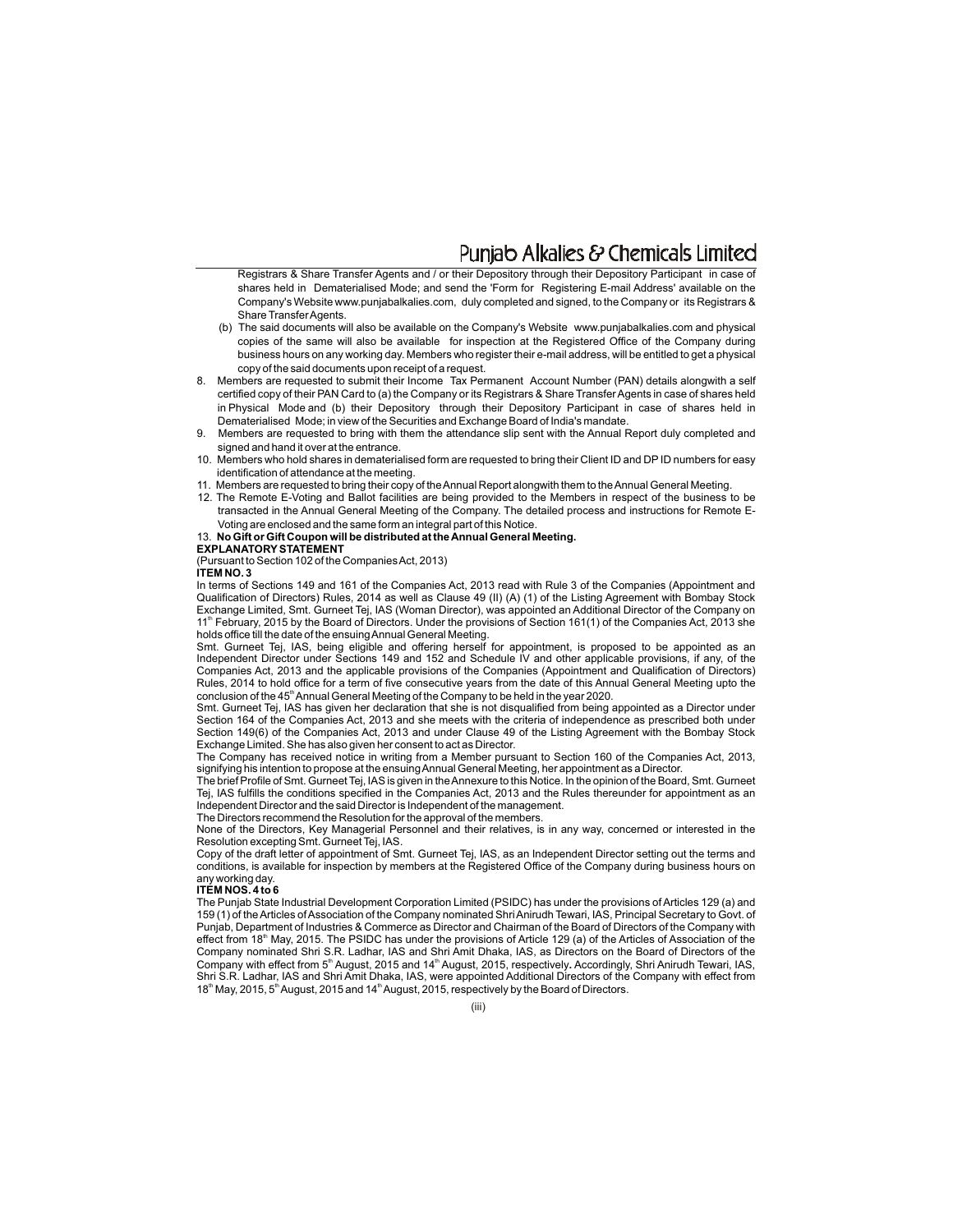# paci

Under the provisions of Section 161(1) of the Companies Act, 2013 they hold office as Directors till the date of the ensuing Annual General Meeting. They are however eligible for reappointment.

The Company has received notices in writing from a Member pursuant to Section 160 of the Companies Act, 2013, signifying his intention to propose at the ensuing Annual General Meeting, the appointment of Shri Anirudh Tewari, IAS, Shri S.R. Ladhar, IAS and Shri Amit Dhaka, IAS as Directors .

Shri Anirudh Tewari, IAS, Shri S.R. Ladhar, IAS and Shri Amit Dhaka, IAS, have given declarations that they are not disqualified from being appointed as Directors under Section 164 of the Companies Act, 2013 and have given their respective consents to act as Directors. The brief Profile of the said Directors is given in the Annexure to this Notice.

The Directors recommend the Resolutions for the approval of the members

None of the Directors, Key Managerial Personnel and their relatives, is in any way, concerned or interested in the Resolutions set out at Item Nos. 4 and 5 of the Notice excepting Shri Anirudh Tewari, IAS and Shri S.R. Ladhar, IAS, respectively.

None of the Directors, Key Managerial Personnel and their relatives, is in any way, concerned or interested in the Resolution set out at Item No. 6 of the Notice excepting Shri Amit Dhaka, IAS to the extent of remuneration payable to him.

This Explanatory Statement together with the Resolution set out at Item No. 6 of the accompanying Notice is and should also be treated as an abstract of the terms and memorandum of interest under Section 190 and other applicable provisions of the Companies Act, 2013.

#### **ITEM NO. 7**

The Board of Directors of the Company, in its meeting held on  $17<sup>th</sup>$  August, 2015, had pursuant to the provisions of Sections 203, 196 and 197 and Schedule V and other applicable provisions, if any, of the Companies Act, 2013 and the applicable provisions, if any, of the applicable Rules thereunder and subject to the approval of the Shareholders, appointed Shri Amit Dhaka, IAS, who is also the Managing Director of the Punjab Small Industries & Export Corporation Limited,as Managing Director of the Company for a period of five years with effect from 17<sup>th</sup> August, 2015 at the remuneration to be decided later within the limits specified in Schedule V of the Companies Act, 2013.

Shri Amit Dhaka, IAS has done B.Sc., M.B.A. and LL.B. He belongs to the Indian Administrative Service. He has about 11 years of rich and varied administrative experience to his credit.

The approval of the members is sought for appointment of Shri Amit Dhaka, IAS as Managing Director of the Company for a period of five years with effect from 17<sup>th</sup> August, 2015.

Copies of the relevant documents are available for inspection by the members at the Registered Office of the Company during business hours on any working day and will also be available at the meeting.

The Directors recommend the Resolution for the approval of the members.

None of the Directors, Key Managerial Personnel and their relatives, is in any way, concerned or interested in the Resolution excepting Shri Amit Dhaka, IAS to the extent of remuneration payable to him.

provisions of the Companies Act, 2013.<br>**ITEM NO. 8** This Explanatory Statement together with the Resolution set out at Item No. 7 of the accompanying Notice is and should also be treated as an abstract of the terms and memorandum of interest under Section 190 and other applicable

The Board of Directors of the Company, on the recommendation of the Audit Committee, has, subject to the approval of the Shareholders, appointed M/s. J.K. Kabra & Co., Cost Accountants as Cost Auditors of the Company for conducting an audit of the Cost Accounting Records of the Company in respect of Organic and Inorganic Chemicals for the financial year 2015-16 at a remuneration of Rs.22,500/- (Rupees Twenty Two Thousand and Five Hundred only) besides the reimbursement of out of pocket expenses.

The approval of the members is sought for the said appointment and remuneration of M/s. J.K. Kabra & Co., Cost Accountants as Cost Auditors of the Company for conducting an audit of the Cost Accounting Records of the Company in respect of Organic and Inorganic Chemicals for the financial year 2015-16, pursuant to Section 148 and other applicable provisions of the Companies Act, 2013 and the applicable provisions of the Companies (Audit and Auditors) Rules, 2014.

The Directors recommend the Resolution for the approval of the members.

Copies of the relevant documents are available for inspection by the members at the Registered Office of the Company during business hours on any working day and will also be available at the meeting.

None of the Directors, Key Managerial Personnel and their relatives, is in any way, concerned or interested in the Resolution.

CIN: L24119CH1975PLC003607 Registered Office:<br>S.C.O.125-127, S.C.O.125-127, (PRADEEP NAUHARIA)<br>Sector 17-B (Company Secretary & Company Secretary & Sector 17-B, Company Secretary & Company Secretary & Company Secretary & Company Secretary & Chandigarh-160 017 Dated : August 17, 2015

 By Order of the Board of Directors Sr. Gen. Manager (Co. Affairs)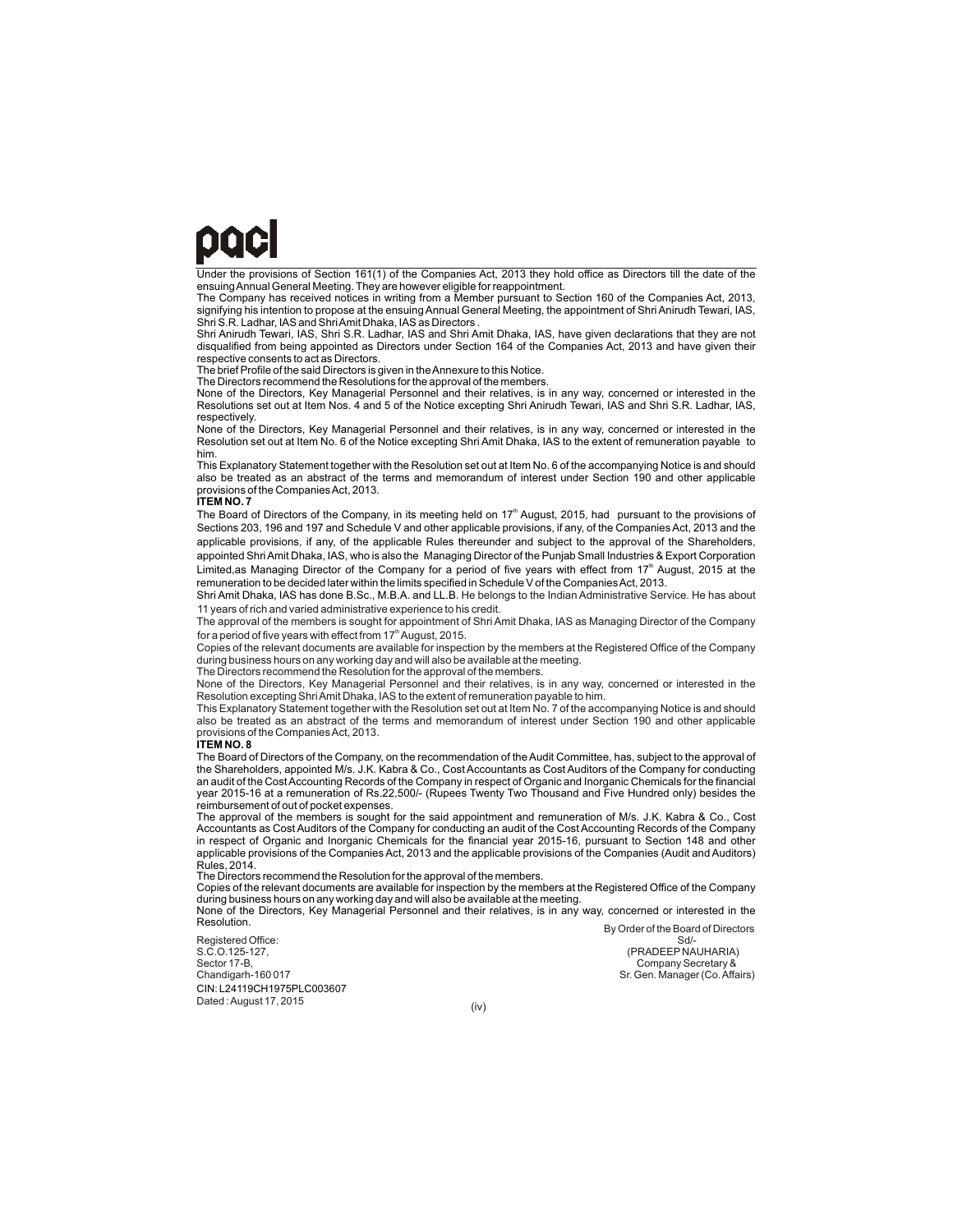| ANNEXURE TO NOTICE                                                                                      |                                                                                                                                                                                                       |                                                                                                                                                        |                                                                                                                                                                                                                                                                             |                                                                                                                                                                                                                                                                                                                                                                                                                 |
|---------------------------------------------------------------------------------------------------------|-------------------------------------------------------------------------------------------------------------------------------------------------------------------------------------------------------|--------------------------------------------------------------------------------------------------------------------------------------------------------|-----------------------------------------------------------------------------------------------------------------------------------------------------------------------------------------------------------------------------------------------------------------------------|-----------------------------------------------------------------------------------------------------------------------------------------------------------------------------------------------------------------------------------------------------------------------------------------------------------------------------------------------------------------------------------------------------------------|
|                                                                                                         | Details of the Directors proposed to be appointed/re-appointed at the 40 <sup>th</sup> Annual General Meeting on 29 <sup>th</sup> September, 2015<br>(Pursuant to Clause 49 of the Listing Agreement) |                                                                                                                                                        |                                                                                                                                                                                                                                                                             |                                                                                                                                                                                                                                                                                                                                                                                                                 |
| Name of the Director                                                                                    | Smt. Gurneet Tej, IAS                                                                                                                                                                                 | Shri Anirudh Tewari, IAS,<br>Chaiman                                                                                                                   | Shri S.R. Ladhar, IAS                                                                                                                                                                                                                                                       | Shri Amit Dhaka, IAS,<br><b>Managing Director</b>                                                                                                                                                                                                                                                                                                                                                               |
| Date of Birth                                                                                           | 15th September, 1981                                                                                                                                                                                  | $2nd$ April, 1967                                                                                                                                      | 16 <sup>th</sup> January, 1959                                                                                                                                                                                                                                              | 24th January, 1975                                                                                                                                                                                                                                                                                                                                                                                              |
| Date of Appointment                                                                                     | 11 <sup>th</sup> February, 2015                                                                                                                                                                       | 18 <sup>th</sup> May, 2015                                                                                                                             | 5 <sup>th</sup> August, 2015                                                                                                                                                                                                                                                | As Managing Director: 17th August, 2015<br>As Director: 14th August, 2015                                                                                                                                                                                                                                                                                                                                       |
| Qualifications                                                                                          | B.A., M.A. (Economics)                                                                                                                                                                                | B.E. (Electronics), M.A. (Intrnl. Dev. Policy)                                                                                                         | B.E. (Civil Engg.), M.E. (Highway Engg.)                                                                                                                                                                                                                                    | B.Sc., M.B.A., LL.B.                                                                                                                                                                                                                                                                                                                                                                                            |
| Companies as on 17 <sup>th</sup><br>Directorships of other<br>Expertise in specific<br>functional areas | Punjab State Forest Development Corporation Limited<br>General Management and Administration<br>ndian Administrative Service Officer-<br>Director                                                     | Punjab State Transmission Corporation Limited<br>General Management and Administration<br>ndian Administrative Service Officer-<br>Chairman & Director | General Management and Administration<br>ndian Administrative Service Officer-<br>Indian Acrylics Limited<br>Chairman & Director                                                                                                                                            | Punjab Small Industries & Export Corporation<br>General Management and Administration<br>ndian Administrative Service Officer-<br>Aanaging Director                                                                                                                                                                                                                                                             |
| August, 2015                                                                                            | Punjab State Bus Stand Management Company<br>Punjab Information & Communication Technology<br>Corporation Limited<br>Limited                                                                          | Punjab State Power Corporation Limited<br>Punjab Communications Limited<br>Punjab Genco Limited<br>Director                                            | Punjab Information & Communication<br>Punjab State Industrial Development<br>ntemational Mega Food Park Limited<br>Punjab Small Industries & Export<br>Technology Corporation Limited<br>Corporation Limited<br>Corporation Limited<br>Managing Director<br><b>Jirector</b> | inited                                                                                                                                                                                                                                                                                                                                                                                                          |
| Chaimanships/Memberships<br>Board of Companies as on<br>of the Committees of the<br>$17th$ August, 2015 |                                                                                                                                                                                                       | Chaiman<br>-Chairman<br>Punjab Alkalies & Chemicals Limited<br>PACL Corporate Office<br>Vlanagement Review<br>Building Committee<br>Committee          |                                                                                                                                                                                                                                                                             | -Chairman<br>Chairman<br>- Chairman<br>-Chairman<br>Vlanagement Review Committee - Member<br>- Member<br>Member<br>Puniab Alkalies & Chemicals Limited<br>Risk Management Committee<br>Captive Power Generation<br>Stakeholders Relationship<br>Share Transfer Committee<br>PACL Corporate Planning<br><b>PACL Corporate Office</b><br><b>Building Committee</b><br>Project Committee<br>Committee<br>Committee |
| Number of Equity Shares of<br>the Company held                                                          | Ξ                                                                                                                                                                                                     | Ξ                                                                                                                                                      | Ξ                                                                                                                                                                                                                                                                           | Ξ                                                                                                                                                                                                                                                                                                                                                                                                               |

## Punjab Alkalies & Chemicals Limited